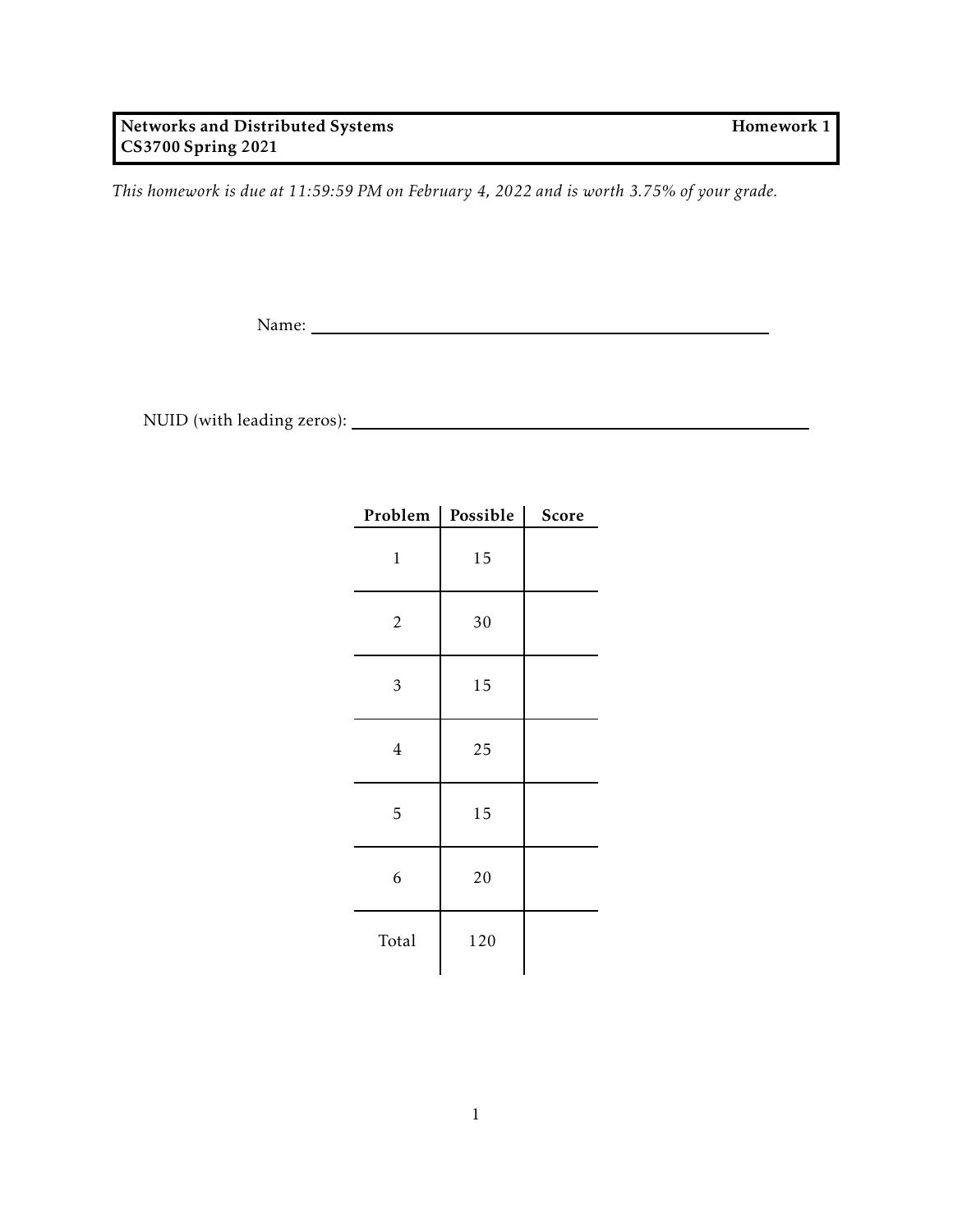1a. Briefly summarize the end-to-end argument in systems design (1-2 sentences). (5 pts)

1b. Suppose there is a proposal to add a "mobility" feature to the Internet, where end hosts could move between networks and the network devices (routers, switches, etc) would figure out where packets for the end host should be delivered without anyone they were communicating with knowing. What would the end-to-end argument say about where this proposal should be implemented? (10 pts)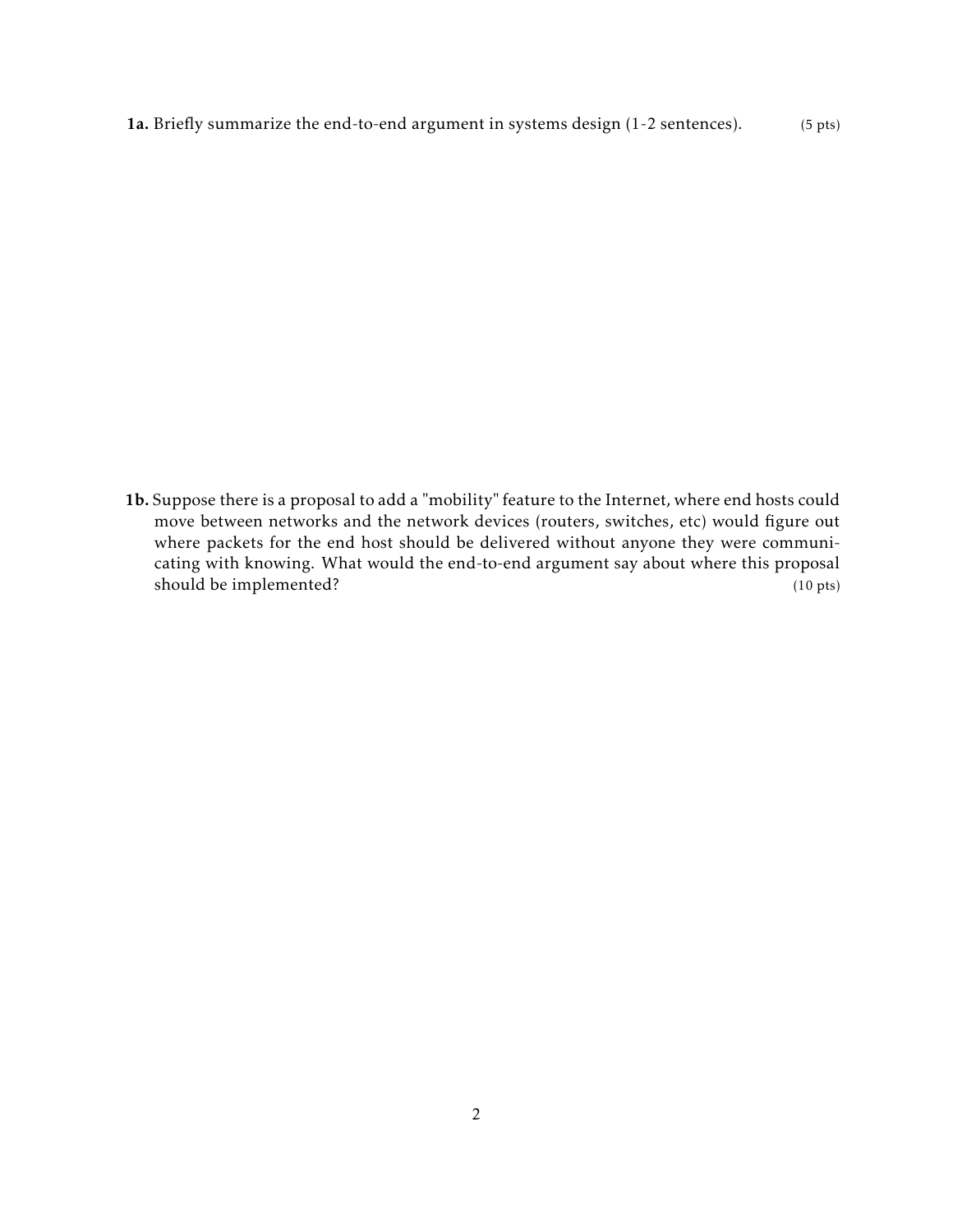2a. Draw in the NRZ, NRZI and Manchester encodings for the bit pattern below. The first bit has been encoded for you as an example. *Note that there are two clock signals shown, one corresponding to the NRZ and NRZI transmission, and one corresponding to the Manchester transmission.*



You can use Figure 2.10 of Peterson and Davie as a model. (10 pts)

2b. Apply the bit-stuffing protocol to the pattern below as if you were the sender and write down the resulting sequence in the boxes provided. You do not need to include any start frame/end frame sequences.

## 11010010111111110101111111



You may not need to use all of the boxes. (10 pts)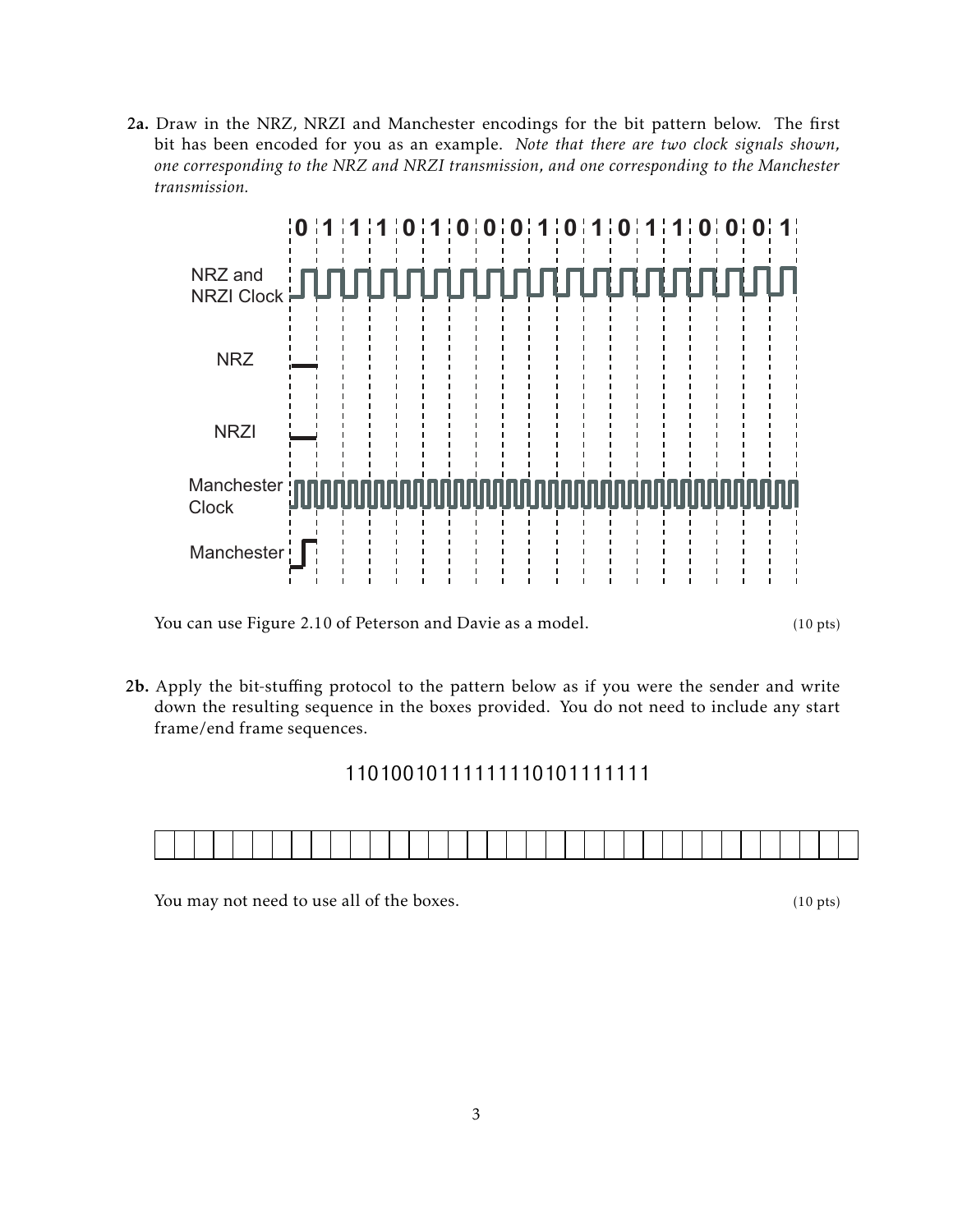2c. If the bit pattern below is received at a bit-stuffing receiver, what is the interpretation of this pattern?



## 011111101011111111011011111000011111110

You may not need to use all of the boxes. If the bit sequence cannot be correctly decoded, write "Error" and explain why the sequence cannot be decoded. (10 pts)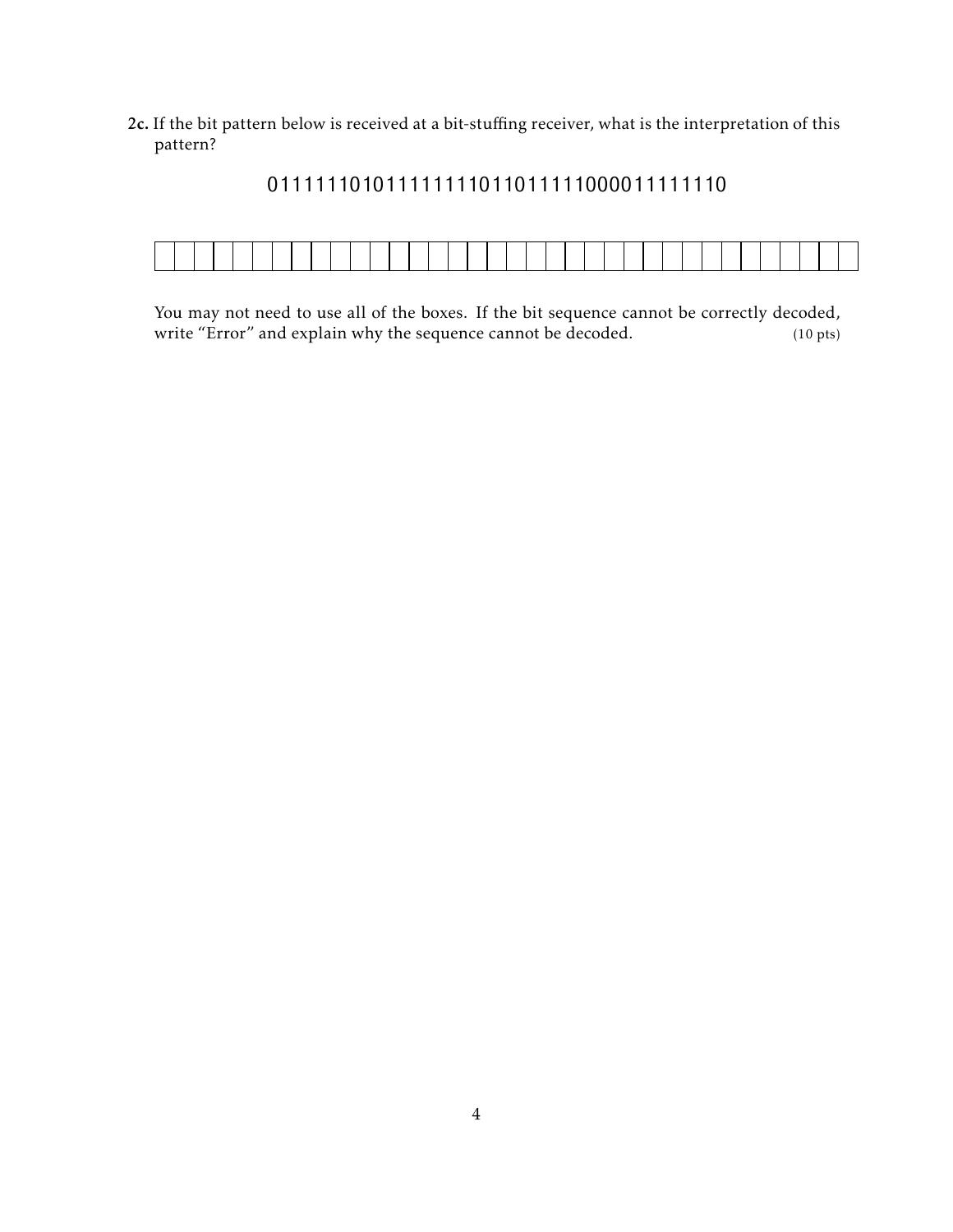3a. Why do Ethernet packets have a *minimum* size in the Ethernet specification? (5 pts)

3b. How does Ethernet implement this minimum size requirement? What happens if a host wishes to transmit a smaller message? How does a receiver of such a message correctly understand what is going on? (5 pts)

3c. Why does the Ethernet protocol include a 64-bit preamble before every packet that consists of alternating 0s and 1s. (5 pts)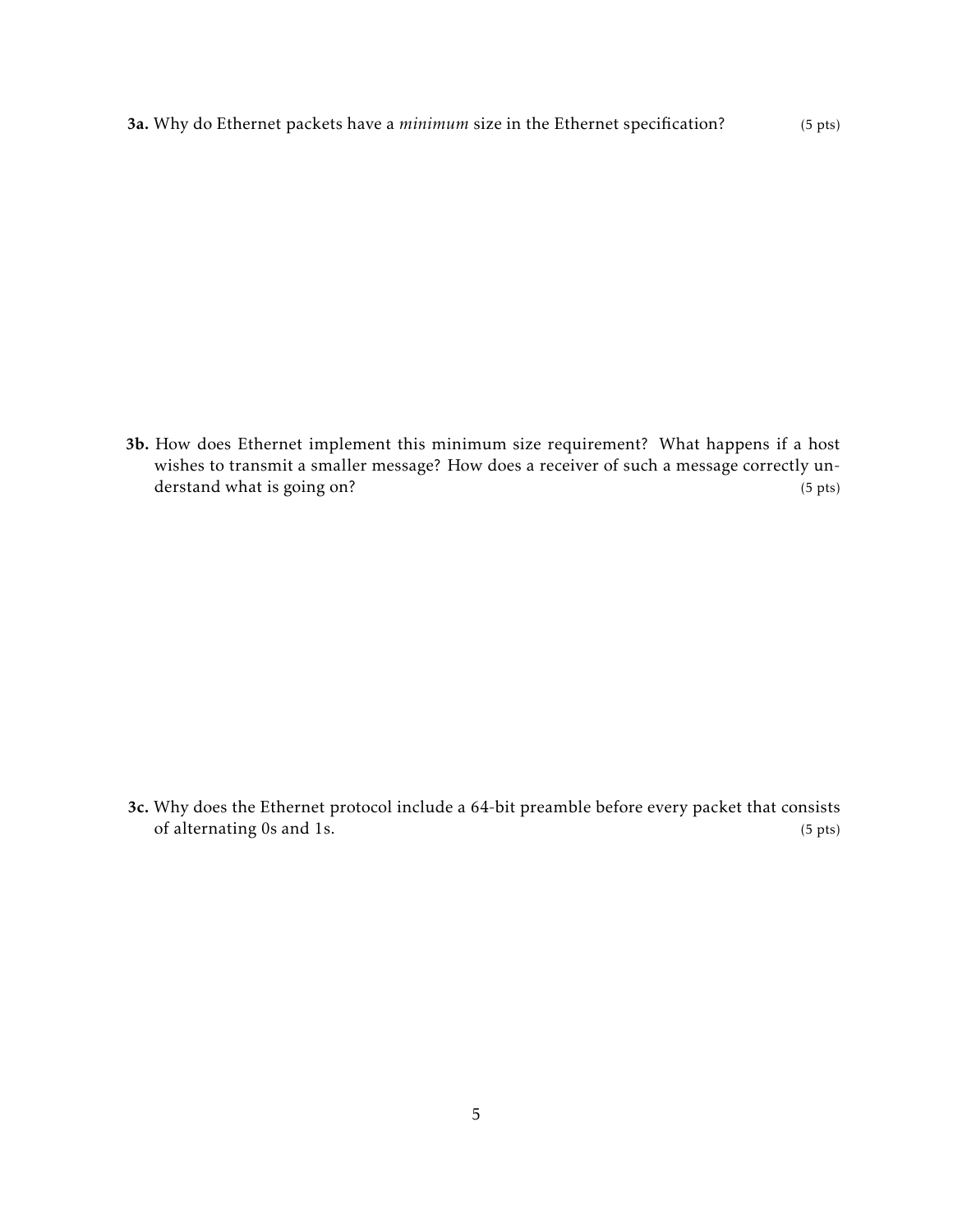4a. Suppose that we have an Ethernet which has a bandwidth of 5 megabits/second. If the speed of light in copper is assumed to be  $2.5x10^8$  meters/second, what is the minimum frame size that we must select for a LAN of length 10,000 meters? *Note that there are 1000 bits in a kilobit, 1000 kilobits in a megabit, etc.* (10 pts)

4b. Suppose the layout of our LAN is as shown below.



What would happen if host A transmitted a frame that was smaller than this minimum frame size? Under what circumstances would problems occur? (10 pts)

4c. What is the minimum frame size that host B could send without any problems? (5 pts)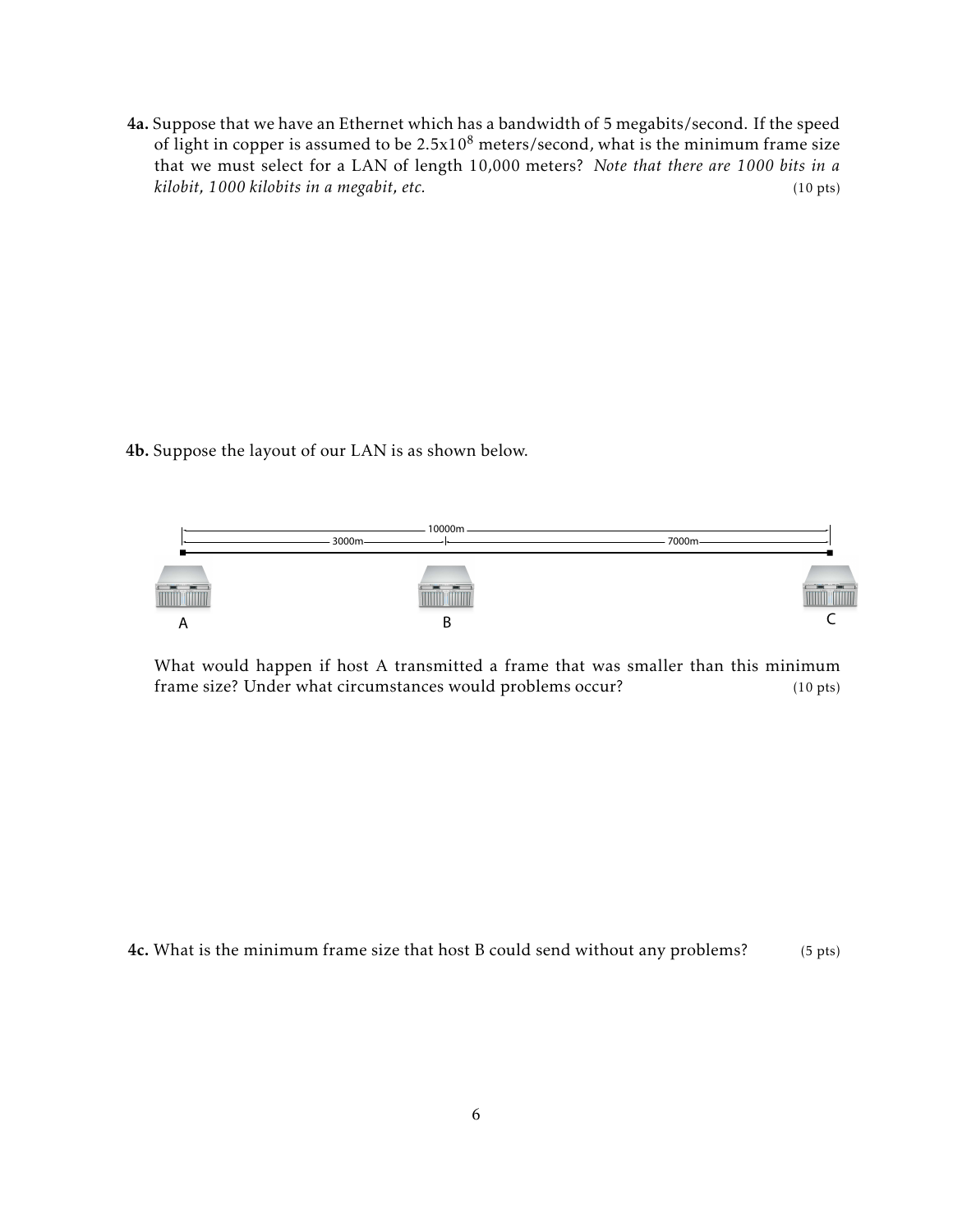5a. Imagine that we are using a error detection scheme (Scheme A) that uses a single parity bit per *packet* (where packets can be up to 1,500 bytes in length). What is the overhead of this scheme? (3 pts)

5b. How "good" is Scheme A? How many bit errors could it detect? (2 pts)

5c. Imagine that there is a competing scheme (Scheme B) that uses a single parity bit per *byte*. What is the overhead of this scheme? Is it better or worse than Scheme A? (3 pts)

5d. How "good" is Scheme B? How does it compare to Scheme A? (2 pts)

5e. Suppose you were asked to deploy a network in an environment where there was significant electrical interference and noise. Which scheme would you recommend and why? (5 pts)